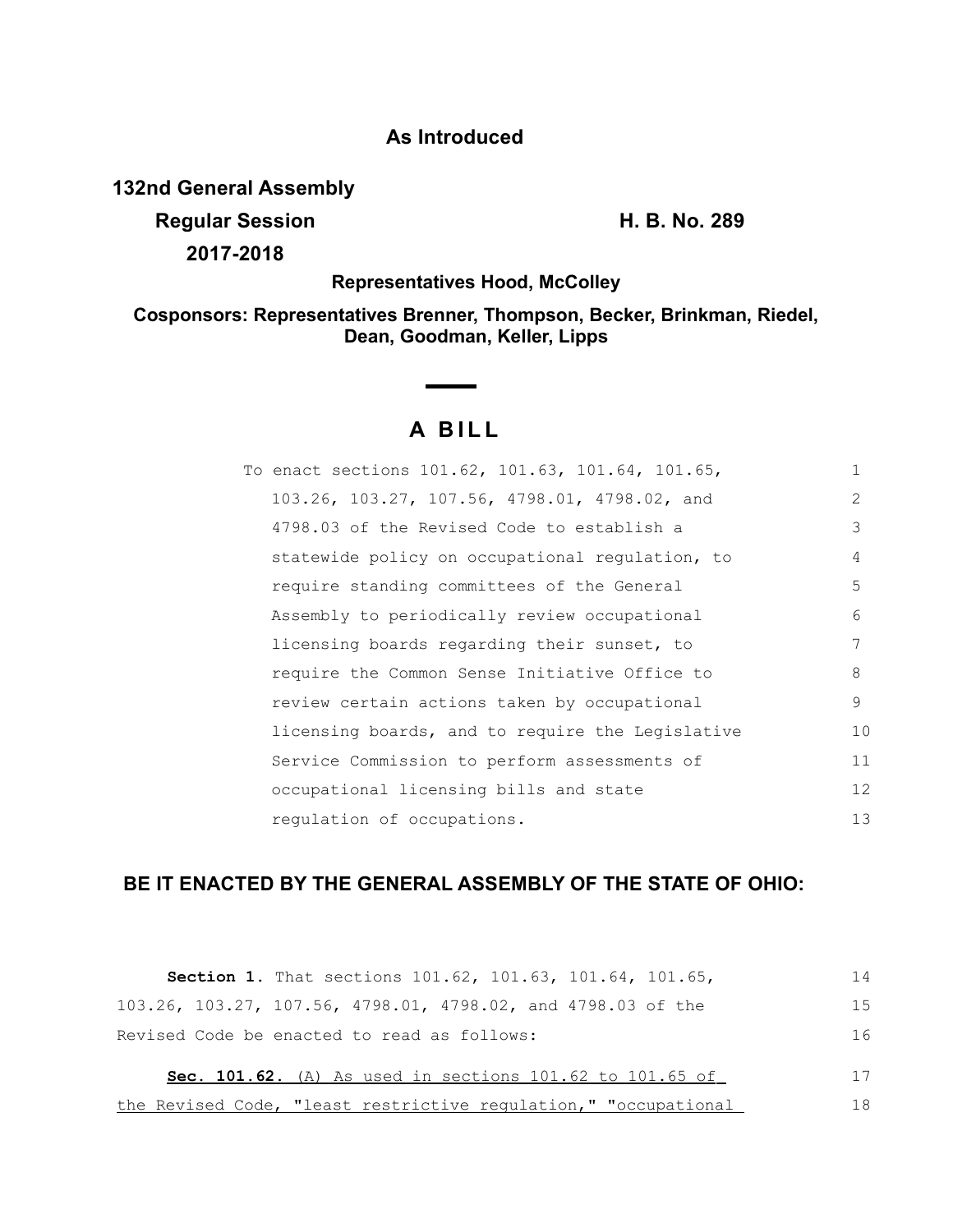| license," and "occupational licensing board" have the meanings      | 19 |
|---------------------------------------------------------------------|----|
| defined in section 4798.01 of the Revised Code.                     | 20 |
| (B) An occupational licensing board shall expire at the             | 21 |
| end of the thirty-first day of December of the fifth year after     | 22 |
| <u>it was created or last renewed, or on December 31, 2023, </u>    | 23 |
| whichever is later. The expiration of an occupational licensing     | 24 |
| board under this section emancipates a person to lawfully engage    | 25 |
| in the profession, occupation, or occupational activity, which      | 26 |
| has been previously licensed by that board, without an              | 27 |
| occupational license, notwithstanding any law of the state that     | 28 |
| <u>requires a person to possess a license to lawfully engage in</u> | 29 |
| that profession, occupation, or occupational activity.              | 30 |
| (C) The director of budget and management shall not                 | 31 |
| authorize the expenditure of any moneys for an occupational         | 32 |
| licensing board on or after the date of its expiration.             | 33 |
| (D) The general assembly may provide by law for the                 | 34 |
| <u>orderly, efficient, and expeditious conclusion of an</u>         | 35 |
| occupational licensing board's business and operation. The          | 36 |
| orders, licenses, contracts, and other actions made, taken,         | 37 |
| granted, or performed by the board continue in effect according     | 38 |
| to their terms notwithstanding the board's abolition, unless the    | 39 |
| general assembly provides otherwise by law. The general assembly    | 40 |
| may provide by law for the temporary or permanent transfer of       | 41 |
| some or all of an expired or abolished board's functions and        | 42 |
| personnel to a successor agency, board, or officer.                 | 43 |
| The expiration or abolition of a board does not cause the           | 44 |
| termination or dismissal of any claim pending against the board     | 45 |
| by any person, or any claim pending against any person by the       | 46 |
| board. Unless the general assembly provides otherwise by law for    | 47 |
| the substitution of parties, the attorney general shall succeed     | 48 |

48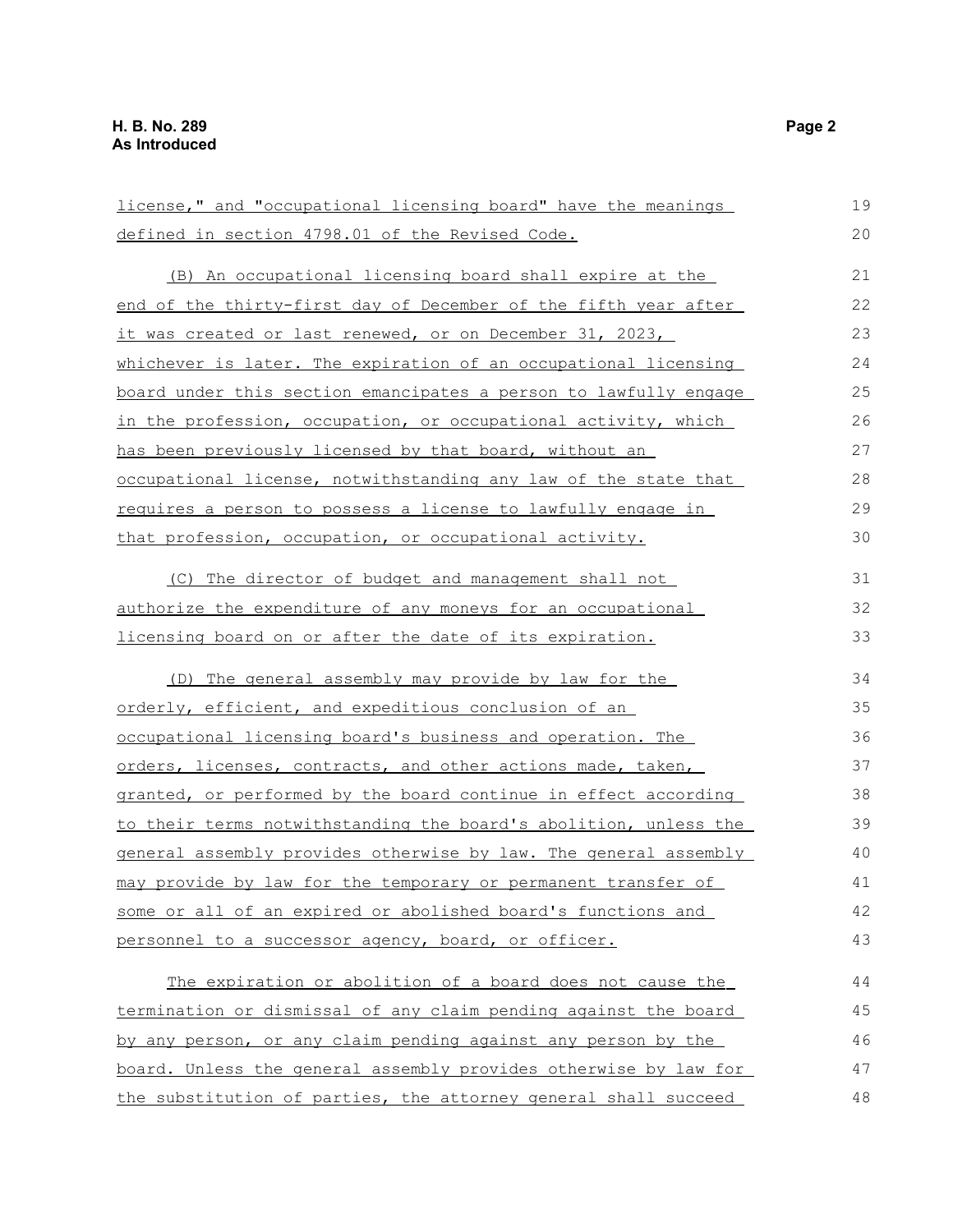| the board with reference to any pending claim.                   | 49 |
|------------------------------------------------------------------|----|
| (E) An occupational licensing board may be renewed by            | 50 |
| enactment of a law that continues the statutes creating,         | 51 |
| empowering, governing, or regulating the board. The amendment of | 52 |
| a statute creating, empowering, governing, or regulating a       | 53 |
| board, between the time the board was last reviewed and the time | 54 |
| it is next scheduled to be reviewed does not change the next     | 55 |
| scheduled review date of the board. The next scheduled review    | 56 |
| date changes only if the amendment expressly so provides.        | 57 |
| Sec. 101.63. (A) (1) Not later than the first day of March       | 58 |
| of a calender year during which an occupational licensing board  | 59 |
| is scheduled to expire under section 101.62 of the Revised Code, | 60 |
| the president of the senate and the speaker of the house of      | 61 |
| representatives each shall direct a standing committee of the    | 62 |
| senate and of the house of representatives, respectively, to     | 63 |
| hold hearings to receive the testimony of the public and of the  | 64 |
| chief executive officer of the board, and otherwise to review,   | 65 |
| consider, and evaluate the usefulness, performance, and          | 66 |
| effectiveness of the board.                                      | 67 |
| (2) The president of the senate and the speaker of the           | 68 |
| house of representatives may, in the same manner as described in | 69 |
| division (A) (1) of this section, direct a standing committee to | 70 |
| review an occupational licensing board for which the director of | 71 |
| the legislative service commission, under section 103.27 of the  | 72 |
| Revised Code, has performed a review.                            | 73 |
| (3) The president of the senate and the speaker of the           | 74 |
| house of representatives shall direct standing committees to     | 75 |
| review approximately twenty per cent of the occupational         | 76 |
| licensing boards each year. All occupational licensing boards    | 77 |
| shall be reviewed over a five-year period including calendar     | 78 |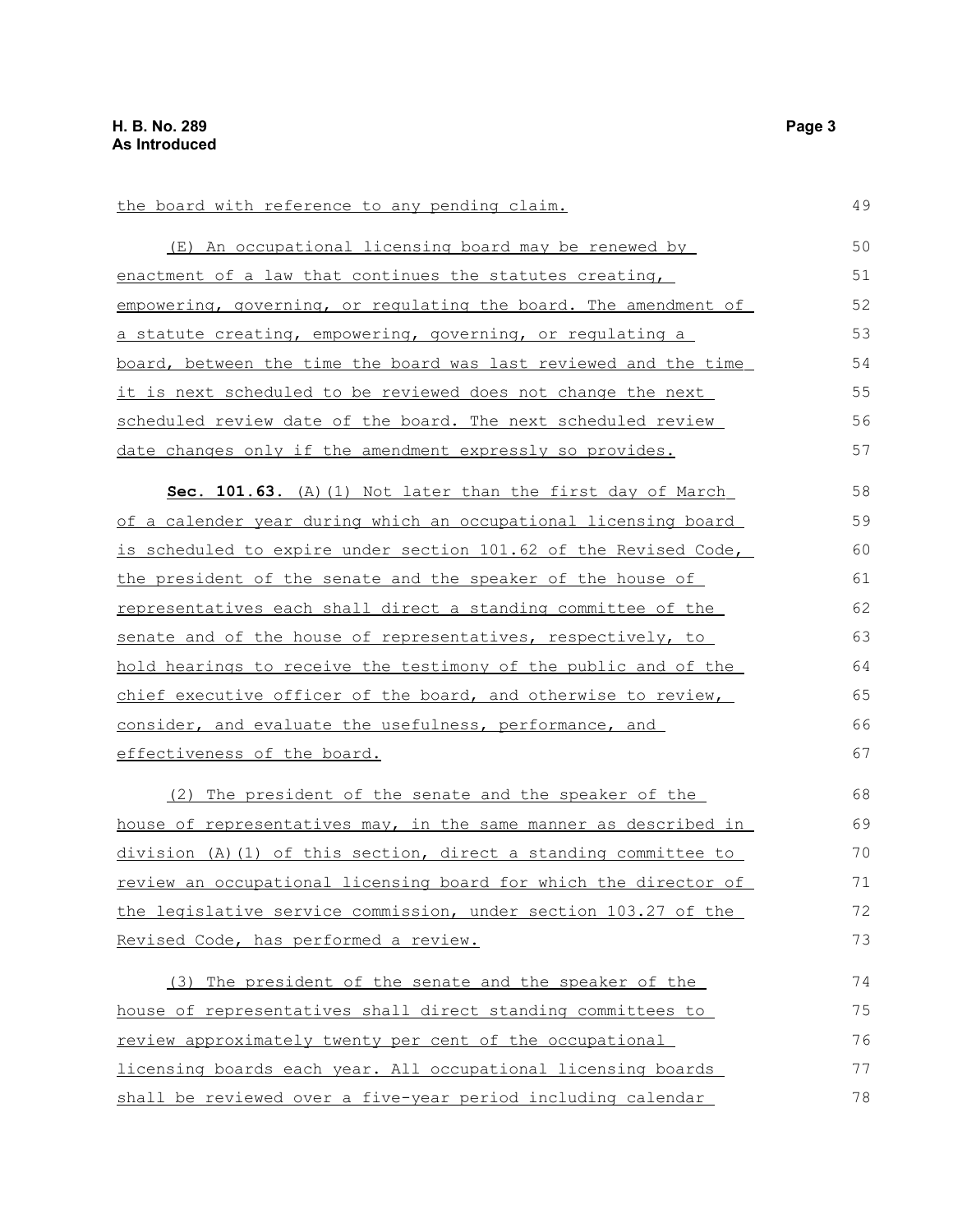| years 2019 through 2023, and also during each subsequent five-   | 79  |
|------------------------------------------------------------------|-----|
| <u>year period.</u>                                              | 80  |
| (B) Each occupational licensing board that is scheduled to       | 81  |
| be reviewed by a standing committee shall submit to the standing | 82  |
| committee a report that contains all of the following            | 83  |
| information:                                                     | 84  |
| (1) The board's primary purpose and its various goals and        | 85  |
| <u>objectives;</u>                                               | 86  |
| (2) The board's past and anticipated workload, the number        | 87  |
| of staff required to complete that workload, and the board's     | 88  |
| total number of staff;                                           | 89  |
| (3) The board's past and anticipated budgets and its             | 90  |
| <u>sources of funding;</u>                                       | 91  |
| (4) The number of members of its governing board or other        | 92  |
| governing entity and their compensation, if any.                 | 93  |
| (C) Each board shall have the burden of demonstrating to         | 94  |
| the standing committee a public need for its continued           | 95  |
| existence. In determining whether a board has demonstrated that  | 96  |
| need, the standing committee shall consider, as relevant, all of | 97  |
| the following:                                                   | 98  |
| (1) Whether or not continuation of the board is necessary        | 99  |
| to protect the health and safety of the public, and if so,       | 100 |
| whether or not the board's authority is narrowly tailored to     | 101 |
| protect against present, recognizable, and significant harms to  | 102 |
| the health and safety of the public;                             | 103 |
| (2) Whether or not the public could be protected or served       | 104 |
| in an alternate or less restrictive manner;                      | 105 |
| (3) Whether or not the board serves a specific private           | 106 |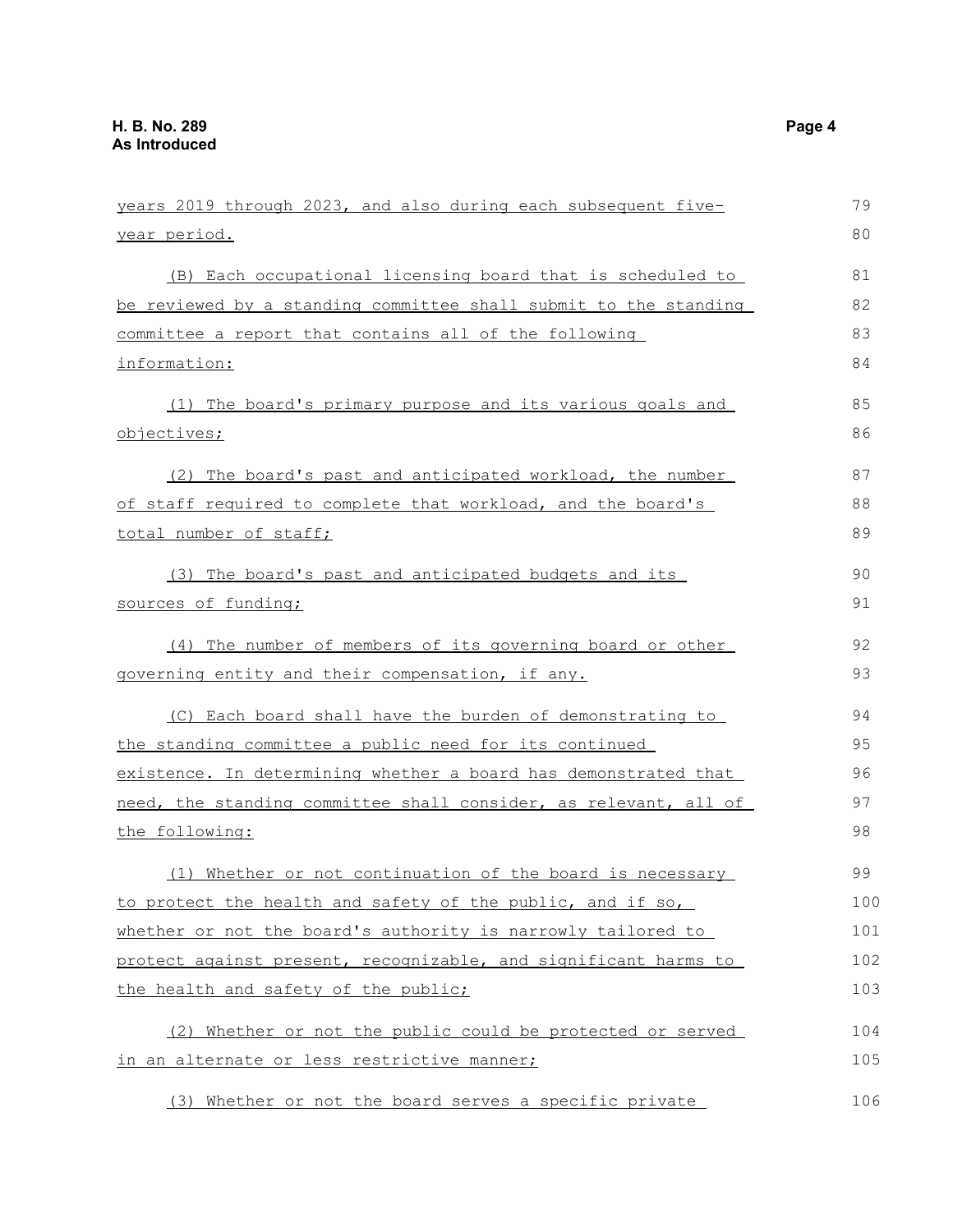interest; (4) Whether or not rules adopted by the board are consistent with the legislative mandate of the board as expressed in the statutes that created and empowered the board; (5) The extent to which the board's jurisdiction and programs overlap or duplicate those of other boards, the extent to which the board coordinates with those other boards, and the extent to which the board's programs could be consolidated with the programs of other state departments or boards; (6) How many other states regulate the occupation, and the amount of regulation exercised by the board compared to the regulation, if any, in other states; (7) Whether or not private contractors could be used, in an effective and efficient manner, either to assist the board in the performance of its duties or to perform these duties instead of the board; (8) Whether or not the operation of the board has inhibited economic growth, reduced efficiency, or increased the cost of government; (9) An assessment of the authority of the board regarding fees, inspections, enforcement, and penalties; (10) The extent to which the board has permitted qualified applicants to serve the public; (11) The cost-effectiveness of the board in terms of number of employees, services rendered, and administrative costs incurred, both past and present; (12) Whether or not the board's operation has been impeded 107 108 109 110 111 112 113 114 115 116 117 118 119 120 121 122 123 124 125 126 127 128 129 130 131 132 133

or enhanced by existing statutes and procedures and by 134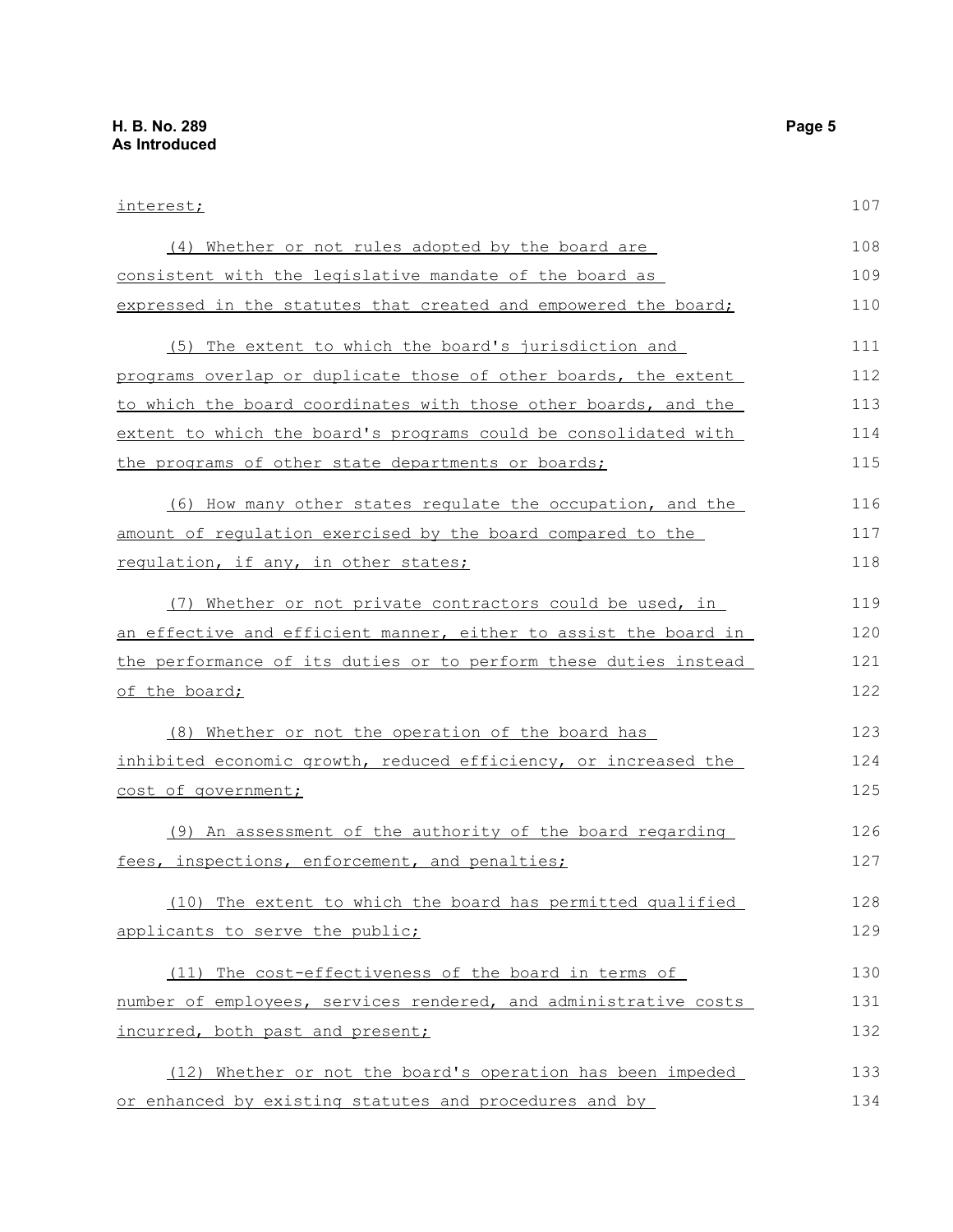| budgetary, resource, and personnel practices;                    | 135 |
|------------------------------------------------------------------|-----|
| (13) Whether the board has recommended statutory changes         | 136 |
| to the general assembly that would benefit the public as opposed | 137 |
| to the persons requlated by the board, if any, and whether its   | 138 |
| recommendations and other policies have been adopted and         | 139 |
| implemented;                                                     | 140 |
| (14) Whether the board has required any persons it               | 141 |
| regulates to report to it the impact of board rules and          | 142 |
| decisions on the public as they affect service costs and service | 143 |
| delivery;                                                        | 144 |
| (15) Whether persons regulated by the board, if any, have        | 145 |
| been required to assess problems in their business operations    | 146 |
| that affect the public;                                          | 147 |
| (16) Whether the board has encouraged public participation       | 148 |
| in its rule-making and decision-making;                          | 149 |
| (17) The efficiency with which formal public complaints          | 150 |
| filed with the board have been processed to completion;          | 151 |
| (18) Whether the purpose for which the board was created         | 152 |
| has been fulfilled, has changed, or no longer exists;            | 153 |
| (19) Whether federal law requires that the board be              | 154 |
| renewed in some form;                                            | 155 |
| (20) An assessment of the administrative hearing process         | 156 |
| of a board if the board has an administrative hearing process,   | 157 |
| and whether or not the hearing process is consistent with due    | 158 |
| process rights;                                                  | 159 |
| (21) Whether the requirement for the occupational license        | 160 |
| is consistent with the policies expressed in section 4798.02 of  | 161 |
| the Revised Code, serves a meaningful, defined public interest,  | 162 |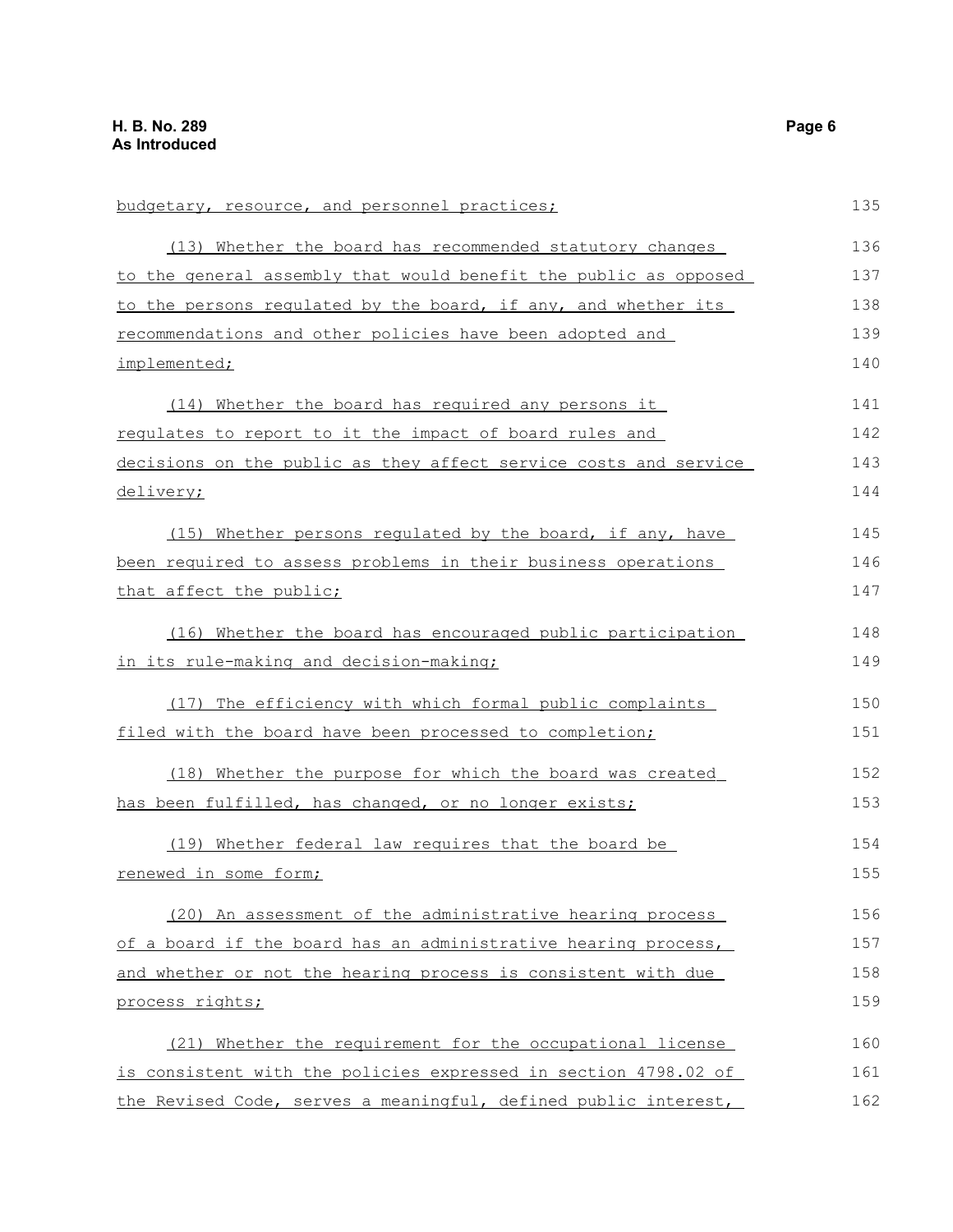| and provides the least restrictive form of requlation that       | 163 |
|------------------------------------------------------------------|-----|
| adequately protects the public interest;                         | 164 |
| (22) The extent to which licensing ensures that                  | 165 |
| practitioners have occupational skill sets or competencies that  | 166 |
| are substantially related to protecting consumers from present,  | 167 |
| significant, and substantiated harms that threaten public health | 168 |
| and safety, and the impact that those criteria have on           | 169 |
| applicants for a license, particularly those with moderate or    | 170 |
| low incomes, seeking to enter the occupation or profession;      | 171 |
| (23) The extent to which the requirement for the                 | 172 |
| occupational license stimulates or restricts competition,        | 173 |
| affects consumer choice, and affects the cost of services;       | 174 |
| (24) An assessment of whether or not changes are needed in       | 175 |
| the enabling laws of the board in order for it to comply with    | 176 |
| the criteria suggested by the considerations listed in divisions | 177 |
| <u>(C)(1) to (23) of this section.</u>                           | 178 |
| For division (C) of this section, a government regulatory        | 179 |
| requirement protects or serves the public interest if it         | 180 |
| provides protection from present, significant, and substantiated | 181 |
| harms to the health and safety of the public.                    | 182 |
| Sec. 101.64. The president of the senate and the speaker         | 183 |
| of the house of representatives shall notify the chief of the    | 184 |
| common sense initiative office, established under section 107.61 | 185 |
| of the Revised Code, when a board is identified to be reviewed   | 186 |
| by a standing committee under section 101.63 of the Revised      | 187 |
| Code. The chief or the chief's designee shall appear and testify | 188 |
| before the standing committee, with respect to the board, and    | 189 |
| shall testify on at least all of the following:                  | 190 |
| (A) Whether or not the common sense initiative office has,       | 191 |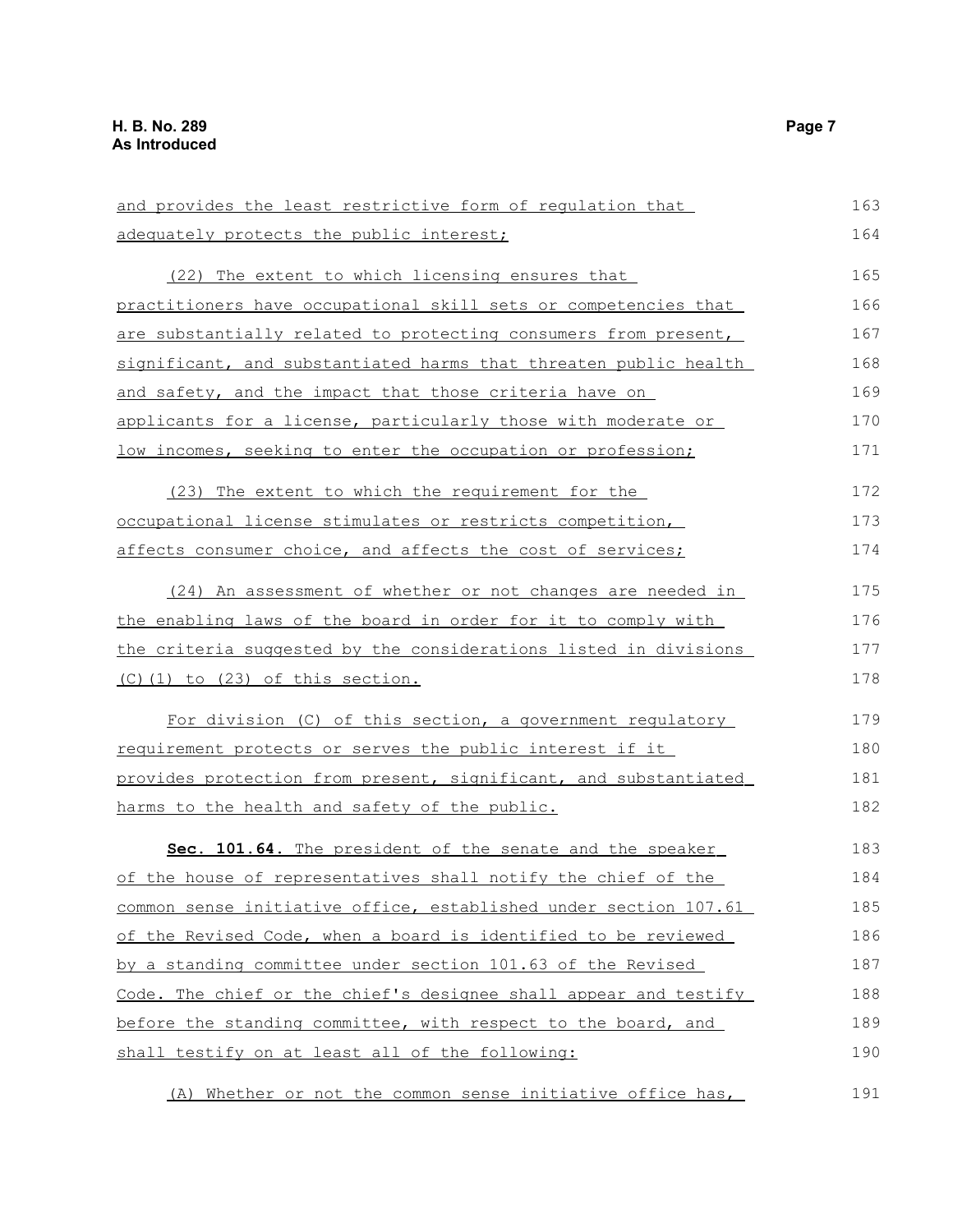| within the previous five years, received commentary related to   | 192 |
|------------------------------------------------------------------|-----|
| the board through the comment system established under section   | 193 |
| 107.62 of the Revised Code;                                      | 194 |
| (B) Whether or not the common sense initiative office has,       | 195 |
| within the previous five years, received advice from the small   | 196 |
| business advisory council with respect to rules of the board;    | 197 |
| (C) Any other information the chief believes will                | 198 |
| elucidate the effectiveness and efficiency of the board and in   | 199 |
| particular the quality of customer service provided by the       | 200 |
| <u>board.</u>                                                    | 201 |
| <b>Sec. 101.65.</b> (A) After the completion of the review of a  | 202 |
| board under section 101.63 of the Revised Code, the standing     | 203 |
| committee that conducted the review may prepare and publish a    | 204 |
| report of its findings and recommendations. A standing committee | 205 |
| may include in a single report its findings and recommendations  | 206 |
| regarding more than one board. If the standing committee         | 207 |
| prepares and publishes a report, the committee shall furnish a   | 208 |
| copy of the report to the president of the senate, the speaker   | 209 |
| of the house of representatives, the governor, and each affected | 210 |
| board. Any published report shall be made available to the       | 211 |
| public in the offices of the house of representatives and senate | 212 |
| clerks during reasonable hours. As part of a report, the         | 213 |
| standing committee may present its recommendations to the        | 214 |
| general assembly in bill form.                                   | 215 |
| (B) Recommendations made by the standing committee shall         | 216 |
| indicate how or whether their implementation will do each of the | 217 |
| following:                                                       | 218 |
| (1) Improve efficiency in the management of state                | 219 |
| government;                                                      | 220 |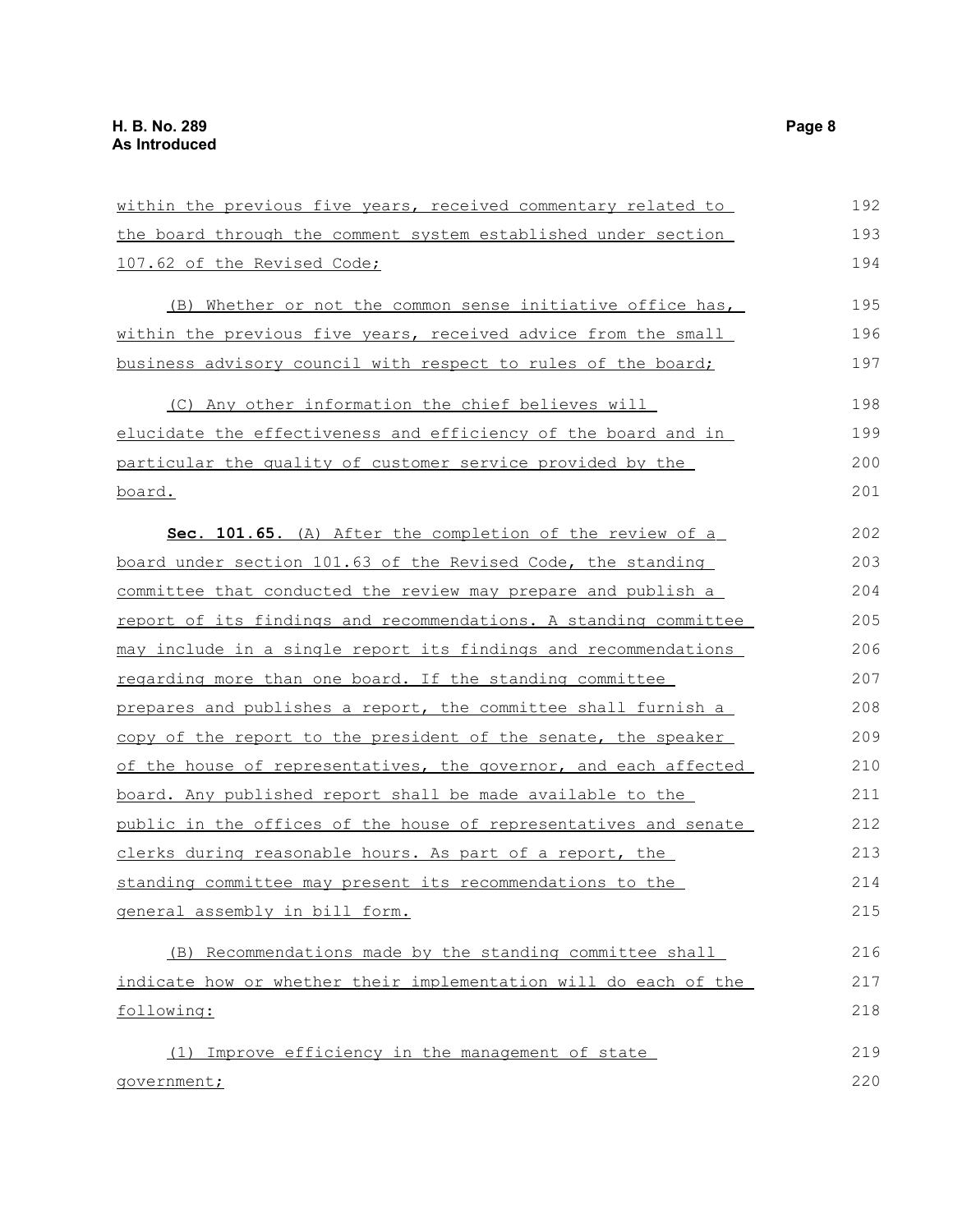| (2) Improve services rendered to citizens of the state;          | 221 |
|------------------------------------------------------------------|-----|
| (3) Simplify and improve preparation of the state budget;        | 222 |
| (4) Conserve the natural resources of the state;                 | 223 |
| (5) Promote the orderly growth of the state and its              | 224 |
| qovernment;                                                      | 225 |
| (6) Promote that occupational regulations shall be               | 226 |
| construed and applied to increase economic opportunities,        | 227 |
| promote competition, and encourage innovation;                   | 228 |
| (7) Provide for the least restrictive regulation by              | 229 |
| repealing the current regulation and replacing it with a less    | 230 |
| restrictive requlation that is consistent with the policies      | 231 |
| expressed in section 4798.02 of the Revised Code;                | 232 |
| (8) Improve the effectiveness of the services performed by       | 233 |
| the service departments of the state;                            | 234 |
| (9) Avoid duplication of effort by state agencies or             | 235 |
| boards;                                                          | 236 |
| (10) Improve the organization and coordination of the            | 237 |
| state government in one or more of the ways listed in divisions  | 238 |
| (B)(1) to (9) of this section.                                   | 239 |
| Sec. 103.26. (A) As used in this section and section             | 240 |
| 103.27 of the Revised Code:                                      | 241 |
| "Least restrictive regulation" has the meaning defined in        | 242 |
| section 4798.01 of the Revised Code.                             | 243 |
| "Occupational regulation" means a statute or rule that           | 244 |
| controls an individual's practice of a trade or profession.      | 245 |
| (B) With respect to legislation that has been introduced         | 246 |
| in the house of representatives or in the senate, which proposes | 247 |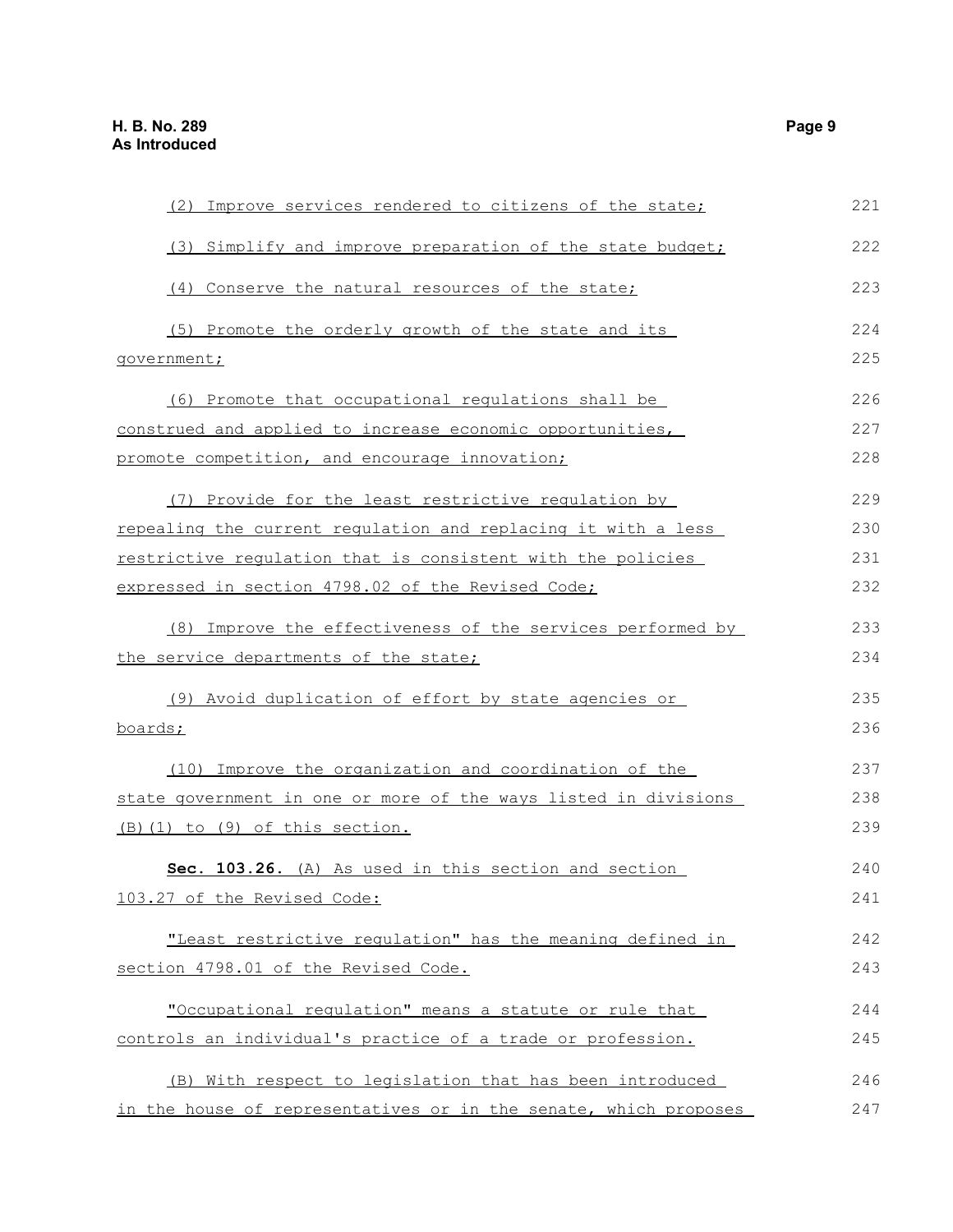| to substantially change or enact an occupational regulation, the | 248 |
|------------------------------------------------------------------|-----|
| director of the legislative service commission shall perform an  | 249 |
| assessment of the legislation. The assessment shall attempt to   | 250 |
| ascertain whether or not the regulatory scheme proposed in the   | 251 |
| legislation is consistent with the policies expressed in section | 252 |
| 4798.02 of the Revised Code with respect to proposing the least  | 253 |
| restrictive regulation to protect consumers from present,        | 254 |
| significant, and substantiated harms that threaten public health | 255 |
| and safety. The director shall issue a report of the assessment, | 256 |
| to the general assembly, in a timely manner.                     | 257 |
| To the extent possible with readily available or                 | 258 |
| obtainable information, the assessment shall consider the        | 259 |
| potential consequences of the legislation with respect to:       | 260 |
| (1) Opportunities for employment within the occupation;          | 261 |
| (2) Consumer choices and costs;                                  | 262 |
| (3) Market competition;                                          | 263 |
| (4) Cost to government.                                          | 264 |
| (C) The assessment performed under division (B) of this          | 265 |
| section may include a comparison of the regulatory scheme put    | 266 |
| forth in the legislation with the current regulatory scheme in   | 267 |
| other similar states for the same occupation.                    | 268 |
| (D) The sponsor of a bill, in order to assist the director       | 269 |
| of the legislative service commission with the director's duties | 270 |
| under division (B) of this section, may submit to the director   | 271 |
| any relevant information, including the following:               | 272 |
| (1) Evidence of present, significant, and substantiated          | 273 |
| harms to consumers in the state;                                 | 274 |
| (2) An explanation of why existing civil or criminal laws        | 275 |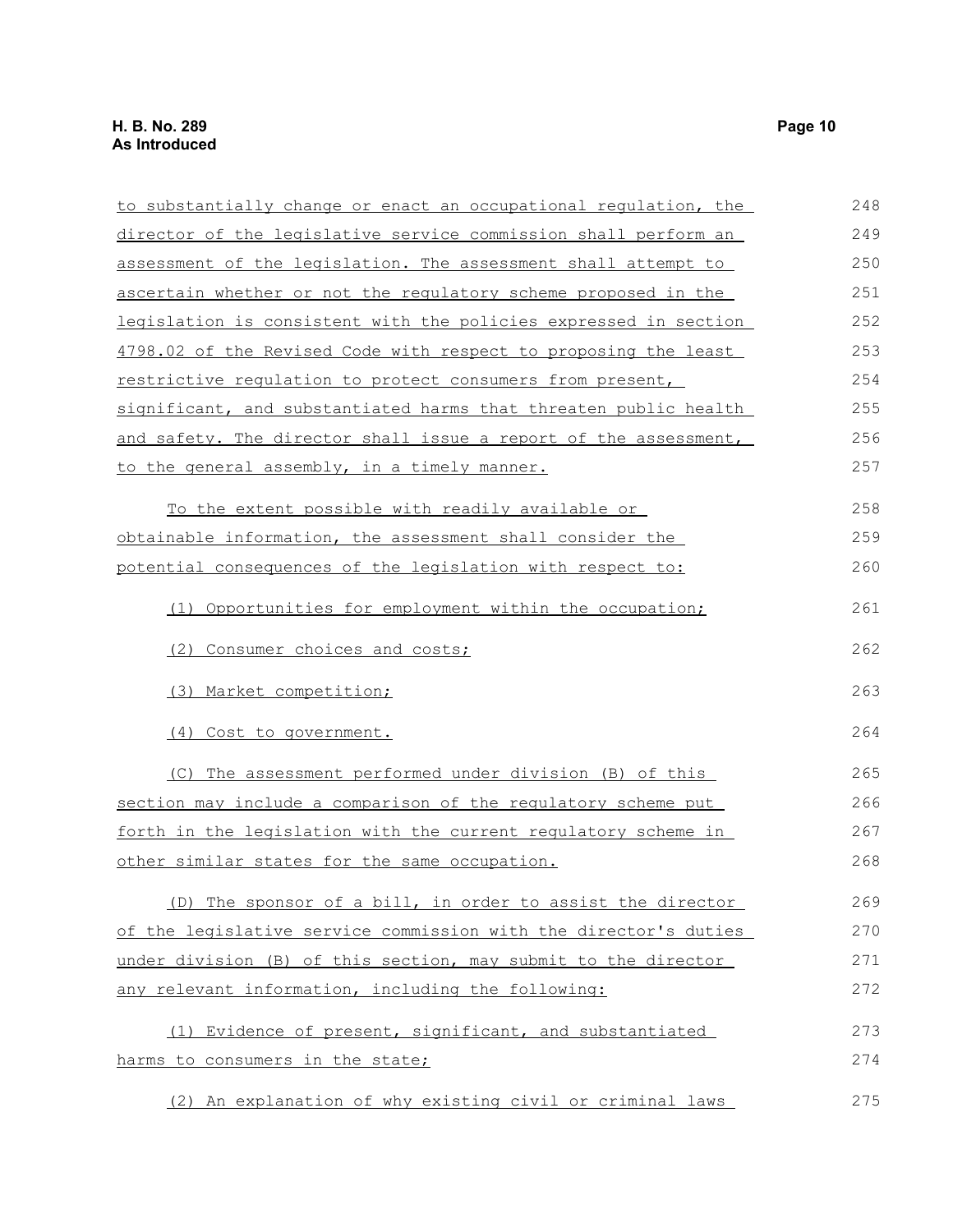| or procedures are inadequate to prevent or remedy any harm to    | 276 |
|------------------------------------------------------------------|-----|
| the public;                                                      | 277 |
| (3) An explanation of why a less restrictive regulation,         | 278 |
| that is consistent with the policies expressed in section        | 279 |
| 4798.02 of the Revised Code, is not proposed;                    | 280 |
| (4) The names of associations, organizations, or other           | 281 |
| groups representing the occupation seeking regulation and the    | 282 |
| approximate number of members in each in this state;             | 283 |
| (5) The functions typically performed by members of this         | 284 |
| occupation and whether they are identical or similar to those    | 285 |
| performed by another occupation;                                 | 286 |
| (6) Whether specialized training, education, or experience       | 287 |
| is required to engage in the occupation and, if so, how current  | 288 |
| practitioners acquired that training, education, or experience;  | 289 |
| (7) Whether or not the proposed regulation would change          | 290 |
| the way practitioners of the occupation acquire any necessary    | 291 |
| specialized training, education, or experience and, if so, why;  | 292 |
| (8) Whether or not any current practitioners of the              | 293 |
| occupation in this state lack whatever specialized training,     | 294 |
| education, or experience might be required to engage in the      | 295 |
| occupation and, if so, how the proposed regulation would address | 296 |
| that deficiency;                                                 | 297 |
| (9) Whether or not new entrants into the occupation would        | 298 |
| be required to provide evidence of any necessary training,       | 299 |
| education, or experience, or to pass an examination, or both;    | 300 |
| (10) Whether or not current practitioners would be               | 301 |
| required to provide evidence of any necessary training,          | 302 |
| education, or experience, or to pass an examination, and, if     | 303 |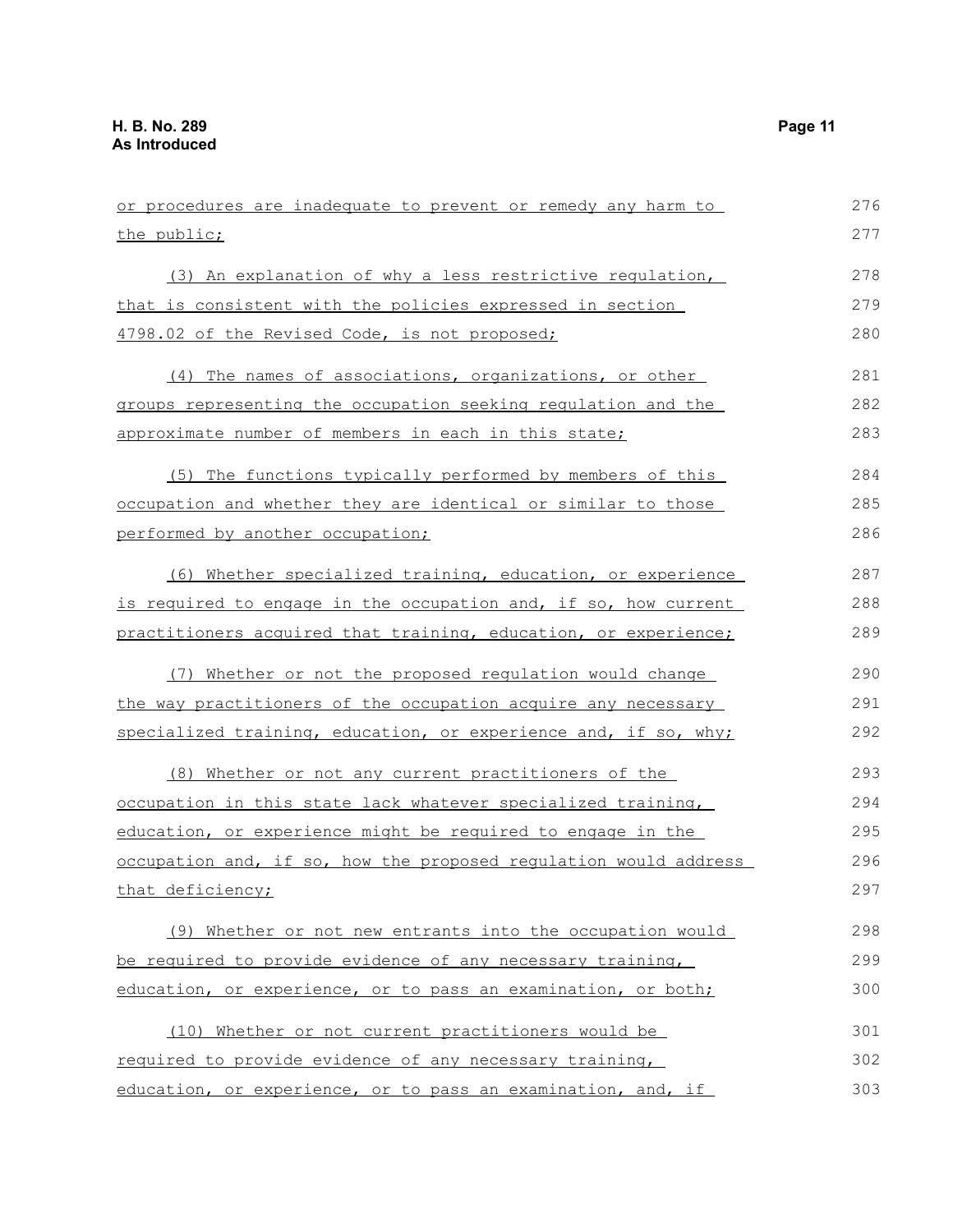| not, why not;                                                            | 304 |
|--------------------------------------------------------------------------|-----|
| (11) The expected impact of the proposed regulation on the               | 305 |
| supply of practitioners of the occupation and on the cost of             | 306 |
| services or goods provided by the occupation;                            | 307 |
| (12) Information from others knowledgeable about the                     | 308 |
| <u>occupation, and the related economic factors.</u>                     | 309 |
| (E) A bill which proposes to substantially change or enact               | 310 |
| an occupational regulation shall not be favorably reported out           | 311 |
| of committee until after the committee members have received and         | 312 |
| considered the assessment provided under division (B) of this            | 313 |
| section, unless two-thirds of the members of the committee vote          | 314 |
| in the affirmative to favorably report the bill.                         | 315 |
| Sec. 103.27. (A) Each calender year, beginning in 2018,                  | 316 |
| the director of the legislative service commission shall perform         | 317 |
| <u>an assessment of approximately twenty per cent of occupations</u>     | 318 |
| subject to requlation by the state. The assessment shall attempt         | 319 |
| <u>to ascertain whether or not the current requlatory scheme being</u>   | 320 |
| utilized in this state is consistent with the policies expressed         | 321 |
| <u>in section 4798.02 of the Revised Code.</u>                           | 322 |
| The director shall issue a report of the assessments                     | 323 |
| <u>performed during a calendar year, not later than the first day </u>   | 324 |
| of December of that year, to the general assembly and to the             | 325 |
| attorney general. The report shall include instructions, as              | 326 |
| necessary, which describe how the current regulatory scheme may          | 327 |
| <u>be amended to improve consistency with the policies expressed in </u> | 328 |
| section 4798.02 of the Revised Code.                                     | 329 |
| The director may require that information be submitted by                | 330 |
| any department or board that requlates the occupation.                   | 331 |
|                                                                          |     |

The director shall, over a five-year period including 332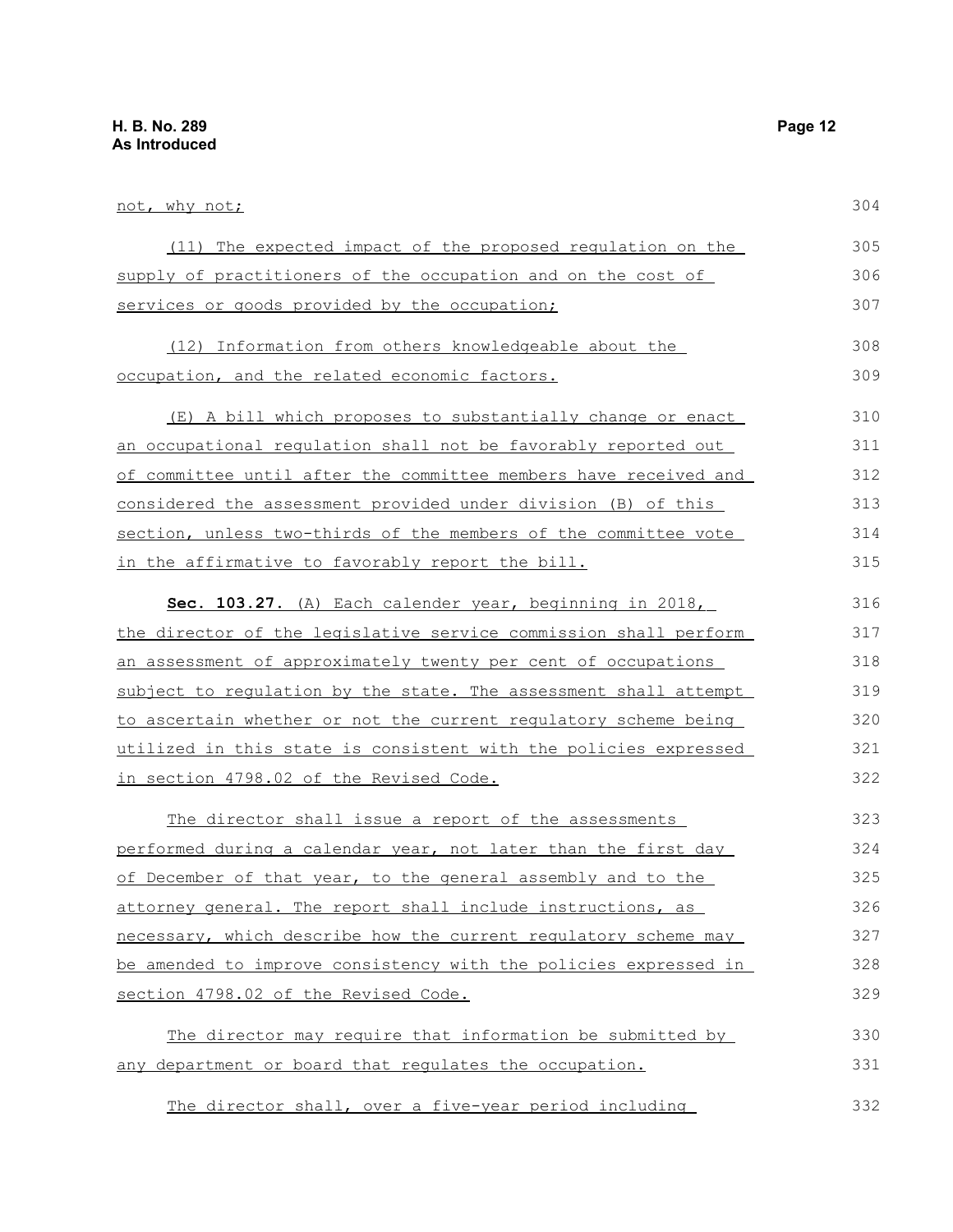| calendar years 2018 through 2022, perform assessments of all            | 333 |
|-------------------------------------------------------------------------|-----|
| occupations subject to regulation by the state. The director's          | 334 |
| assessment of an occupation may be scheduled to coincide with,          | 335 |
| and be done in conjunction with, the review of an occupational          | 336 |
| licensing board being done by a standing committee of the               | 337 |
| general assembly under section 101.63 of the Revised Code.              | 338 |
| Sec. 107.56. As used in this section, "board or                         | 339 |
| <u>commission" means any multi-member body created under state law,</u> | 340 |
| including an occupational licensing board as defined in section         | 341 |
| 4798.01 of the Revised Code, that licenses or otherwise                 | 342 |
| requlates an occupation or industry to which one or more members        | 343 |
| of the body belong.                                                     | 344 |
| (B) The common sense initiative office shall review an                  | 345 |
| action taken or proposed by a board or commission that is               | 346 |
| subject to review under this section and that is referred to the        | 347 |
| office pursuant to division (C) of this section.                        | 348 |
| (1) The following actions are subject to review under this              | 349 |
| section:                                                                | 350 |
| (a) Any action that directly or indirectly has an effect                | 351 |
| of any of the following:                                                | 352 |
| (i) Fixing prices, limiting price competition, or                       | 353 |
| increasing prices in this state for the goods or services that          | 354 |
| are provided by the occupation or industry regulated by the             | 355 |
| board or commission;                                                    | 356 |
| (ii) Dividing, allocating, or assigning customers,                      | 357 |
| potential customers, or geographic markets in this state among          | 358 |
| members of the occupation or industry regulated by the board or         | 359 |
| commission;                                                             | 360 |
| (iii) Excluding present or potential competitors from the               | 361 |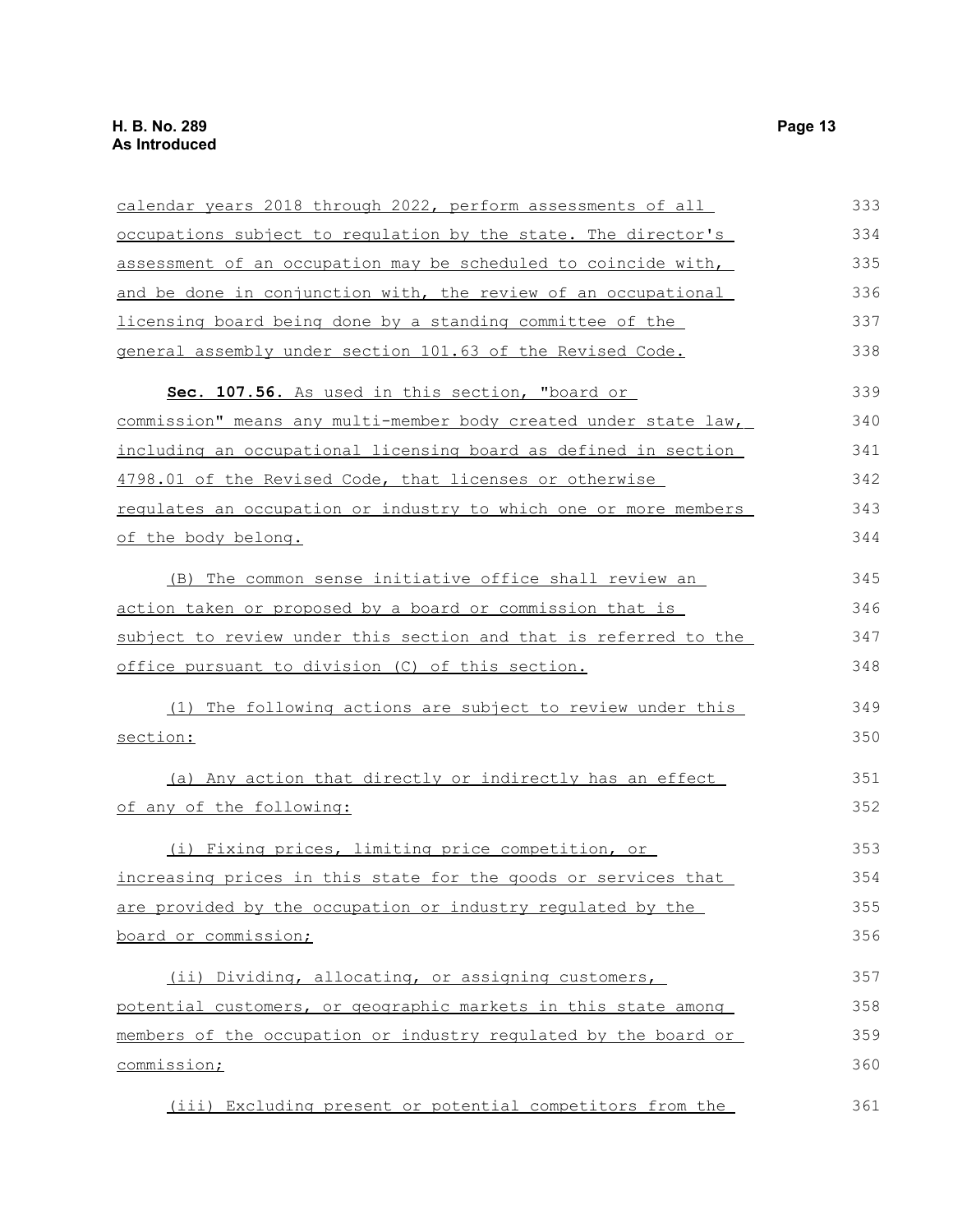| occupation or industry regulated by the board or commission;     | 362 |
|------------------------------------------------------------------|-----|
| (iv) Limiting the output or supply in this state of any          | 363 |
| good or service provided by the members of the occupation or     | 364 |
| industry regulated by the board or commission.                   | 365 |
| (b) Any other activity that could be subject to state or         | 366 |
| federal antitrust law if the action were undertaken by a private | 367 |
| person or combination of private persons.                        | 368 |
| (2) Except as provided in division (H) of this section,          | 369 |
| the following actions are not subject to review under this       | 370 |
| section:                                                         | 371 |
| (a) Denying an application to obtain a license because the       | 372 |
| applicant has violated or has not complied with the Ohio Revised | 373 |
| Code or the Ohio Administrative Code;                            | 374 |
| (b) Taking disciplinary action against a person or other         | 375 |
| entity that is licensed by a board or commission for violations  | 376 |
| of the Ohio Revised Code or the Ohio Administrative Code.        | 377 |
| (C)(1) The following boards, commissions, or persons may         | 378 |
| refer an action to the office for review under this section:     | 379 |
| (a) A board or commission that has taken or is proposing         | 380 |
| to take an action;                                               | 381 |
| (b) A person who is affected by an action taken by a board       | 382 |
| or commission or is likely to be affected by an action proposed  | 383 |
| by a board or commission;                                        | 384 |
| (c) A person who has been granted a stay pursuant to             | 385 |
| division (G) of this section.                                    | 386 |
| (2) A board or commission or person who refers an action         | 387 |
| to the office shall prepare a brief statement explaining the     | 388 |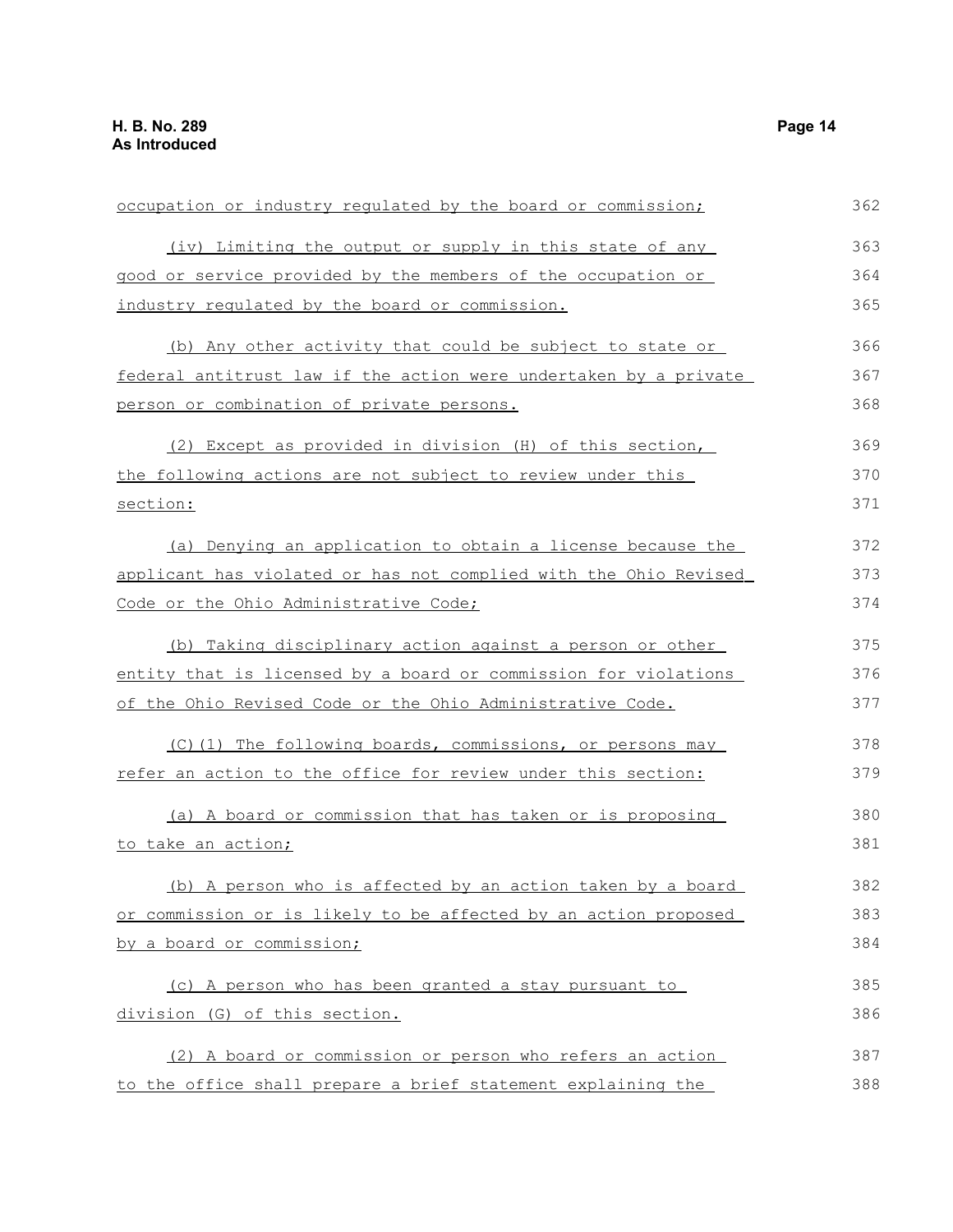| <u>action and its consistency or inconsistency with state or </u> | 389 |
|-------------------------------------------------------------------|-----|
| federal antitrust law, or with the policies expressed in section  | 390 |
| 4798.01 of the Revised Code, and file the statement with the      | 391 |
| office. If the action is in writing, the board or commission or   | 392 |
| person shall attach a copy of it to the statement. The person     | 393 |
| shall transmit a copy of the statement to the board or            | 394 |
| commission.                                                       | 395 |
| (3) The referral of an action by a board or commission for        | 396 |
| review by the office does not constitute an admission that the    | 397 |
| <u>action violates any state or federal law.</u>                  | 398 |
| (4) A person who is affected by an action taken by a board        | 399 |
| or commission or is likely to be affected by an action proposed   | 400 |
| by a board or commission shall refer the action to the office     | 401 |
| for review within thirty days after receiving notice of the       | 402 |
| action or proposed action.                                        | 403 |
| (5) If an ongoing action or an action proposed by a board         | 404 |
| or commission is referred to the office for review under this     | 405 |
| section, the board or commission shall cease the ongoing action   | 406 |
| or not take the proposed action until the office has approved of  | 407 |
| the action pursuant to division (E) of this section and prepared  | 408 |
| and transmitted the memorandum required under division (F) of     | 409 |
| <u>this section.</u>                                              | 410 |
| (D) The office shall determine whether an action referred         | 411 |
| to the office under this section is supported by, and consistent  | 412 |
| with, a clearly articulated state policy as expressed in the      | 413 |
| statutes creating the board or commission or the statutes and     | 414 |
| rules setting forth the board's or commission's powers,           | 415 |
| authority, and duties. If the office finds this to be the case,   | 416 |
| the office shall determine whether the clearly articulated state  | 417 |
| policy is merely a pretext by which the board or commission       | 418 |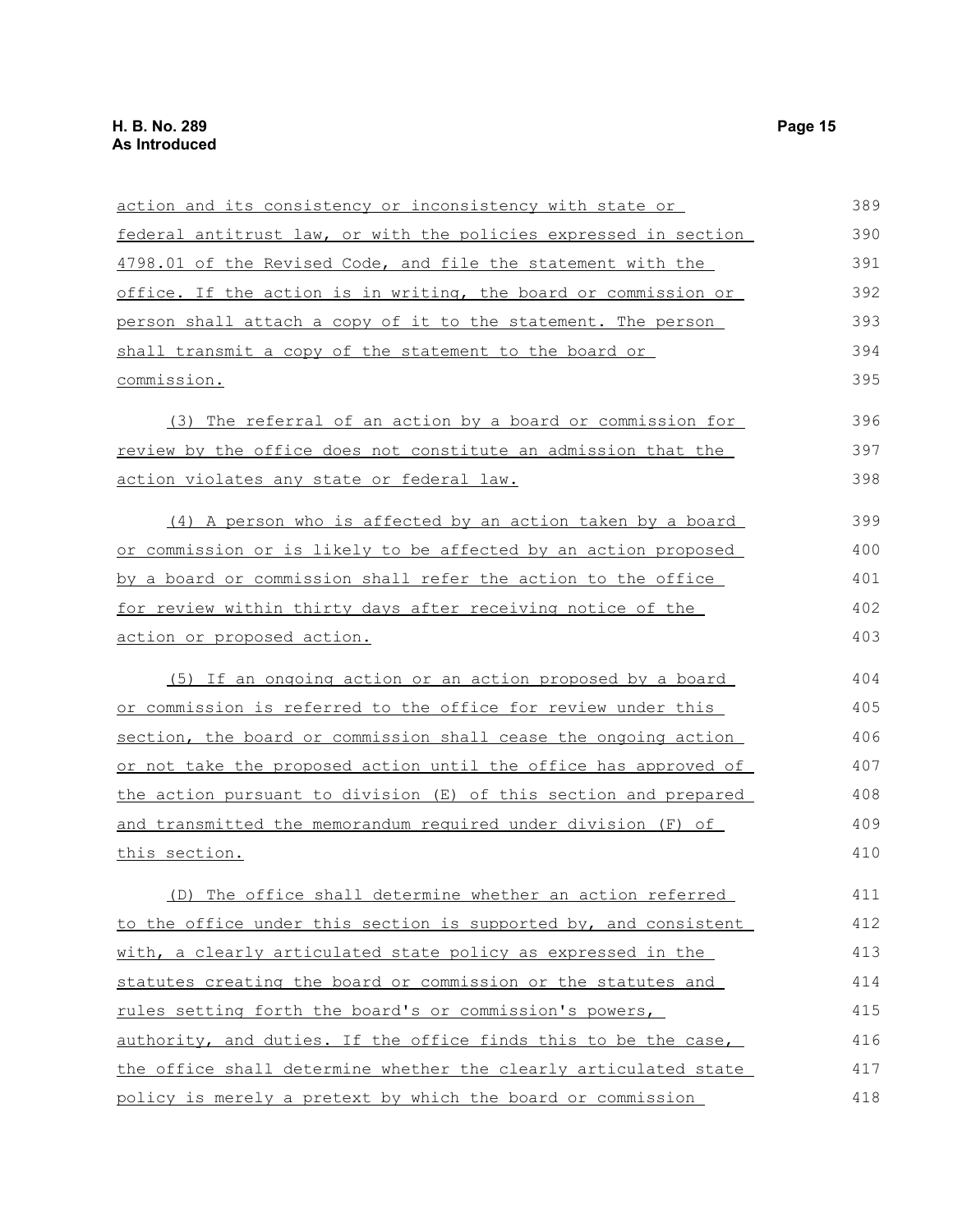| enables the members of an occupation or industry the board or    | 419 |
|------------------------------------------------------------------|-----|
|                                                                  |     |
| commission regulates to engage in anticompetitive conduct that   | 420 |
| could be subject to state or federal antitrust law if the action | 421 |
| were taken by a private person or combination of private         | 422 |
| persons.                                                         | 423 |
| (E) After making the determinations required under               | 424 |
| division (D) of this section, the office shall take one of the   | 425 |
| following actions:                                               | 426 |
| (1) Approve the board or commission action if the office         | 427 |
| determines that the action is pursuant to a clearly articulated  | 428 |
| state policy and that the policy is not a pretext as described   | 429 |
| in division (D) of this section. If the office approves the      | 430 |
| board's or commission's action, the board or commission may      | 431 |
| proceed to take or may continue the action.                      | 432 |
| (2) Disapprove the board or commission action if the             | 433 |
| office determines that the action is not pursuant to a clearly   | 434 |
| articulated state policy or that if it is pursuant to a clearly  | 435 |
| articulated state policy, that policy is a pretext as described  | 436 |
| in division (D) of this section. If the office disapproves the   | 437 |
| board's or commission's action, the action is void.              | 438 |
| (F) The office shall prepare a memorandum that explains          | 439 |
| the office's approval or disapproval. The office shall transmit  | 440 |
| a copy of the memorandum to the person and the board or          | 441 |
| commission or to the board or commission if only the board or    | 442 |
| commission is involved. The office shall post the memorandum on  | 443 |
| the web site maintained by the office.                           | 444 |
| (G) (1) A person having standing to commence and prosecute       | 445 |
| a state or federal antitrust action against a board or           | 446 |
| commission shall exhaust the remedies provided by this section   | 447 |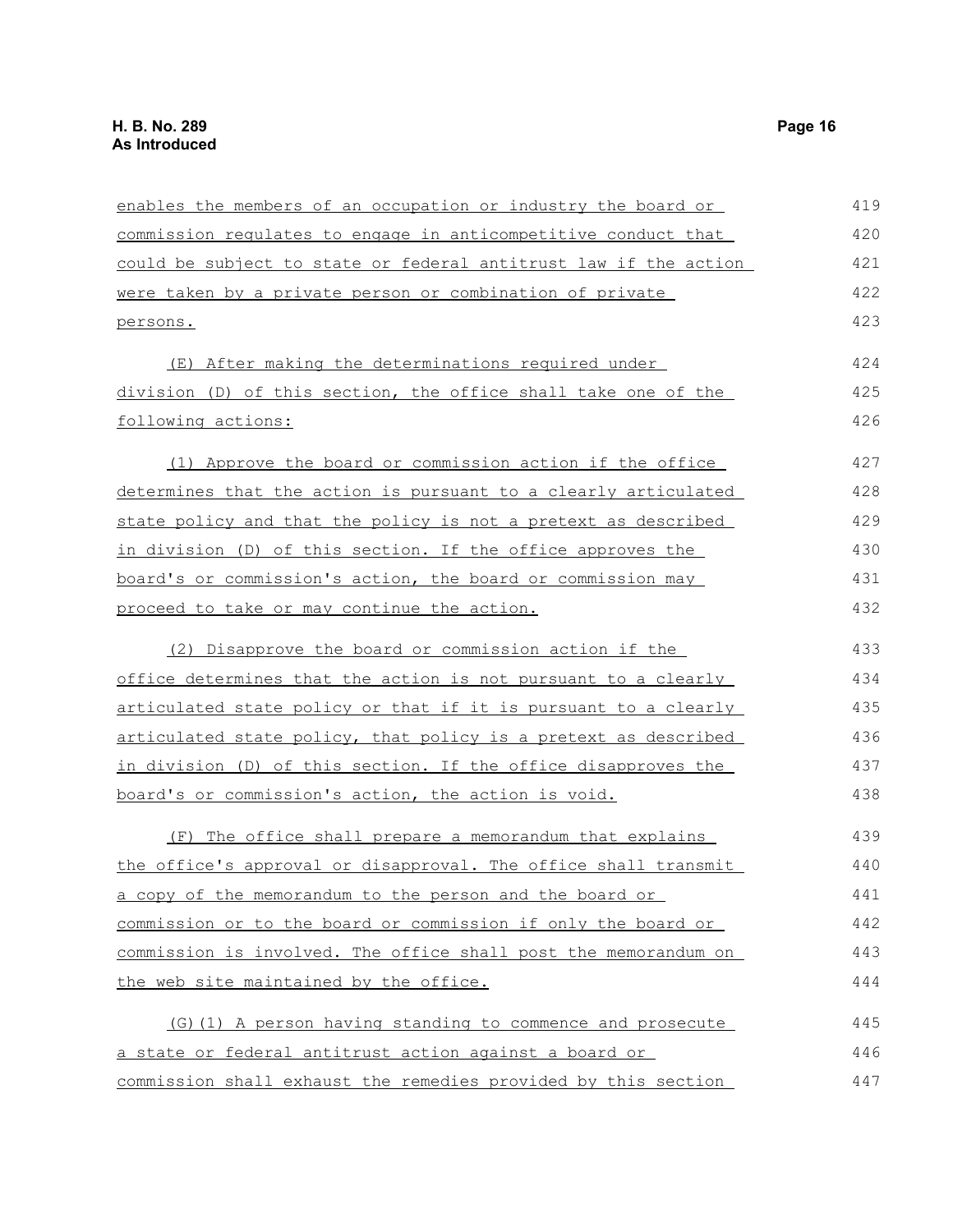| before commencing such an action. This division shall not apply  | 448 |
|------------------------------------------------------------------|-----|
| to the attorney general, a county prosecuting attorney, or any   | 449 |
| assistant prosecutor designated to assist a county prosecuting   | 450 |
| attorney.                                                        | 451 |
| (2) The state, a board or commission, or a member of a           | 452 |
| board or commission in the member's official capacity, may       | 453 |
| request a stay of any lawsuit alleging that a board or           | 454 |
| commission engaged in anticompetitive conduct by taking an       | 455 |
| action described in division (B) (1) or (2) of this section that | 456 |
| has not been previously reviewed by the office under this        | 457 |
| section. If the lawsuit was initiated by a person other than the | 458 |
| attorney general, a county prosecuting attorney, or any          | 459 |
| assistant prosecutor designated to assist a county prosecuting   | 460 |
| attorney, the court shall grant the request. If the lawsuit was  | 461 |
| initiated by the attorney general, a county prosecuting          | 462 |
| attorney, or any assistant prosecutor designated to assist a     | 463 |
| county prosecuting attorney, the court shall deny the request.   | 464 |
| Any stay granted under this division will continue in effect     | 465 |
| until the office has prepared and transmitted the memorandum     | 466 |
| required under division (F) of this section.                     | 467 |
| (H) The office shall review any action referred to the           | 468 |
| office by a party who has been granted a stay pursuant to        | 469 |
| division (G) of this section.                                    | 470 |
| (I) Notwithstanding any provision of this section to the         | 471 |
| contrary, an action taken by a board or commission is not        | 472 |
| subject to review under this section if the members of the board | 473 |
| or commission who are members of the occupation or industry      | 474 |
| affected by the action are prohibited by statute from hearing,   | 475 |
| considering, deciding, or otherwise participating in the action. | 476 |
| The office shall adopt rules under Chapter 119. of the<br>(J)    | 477 |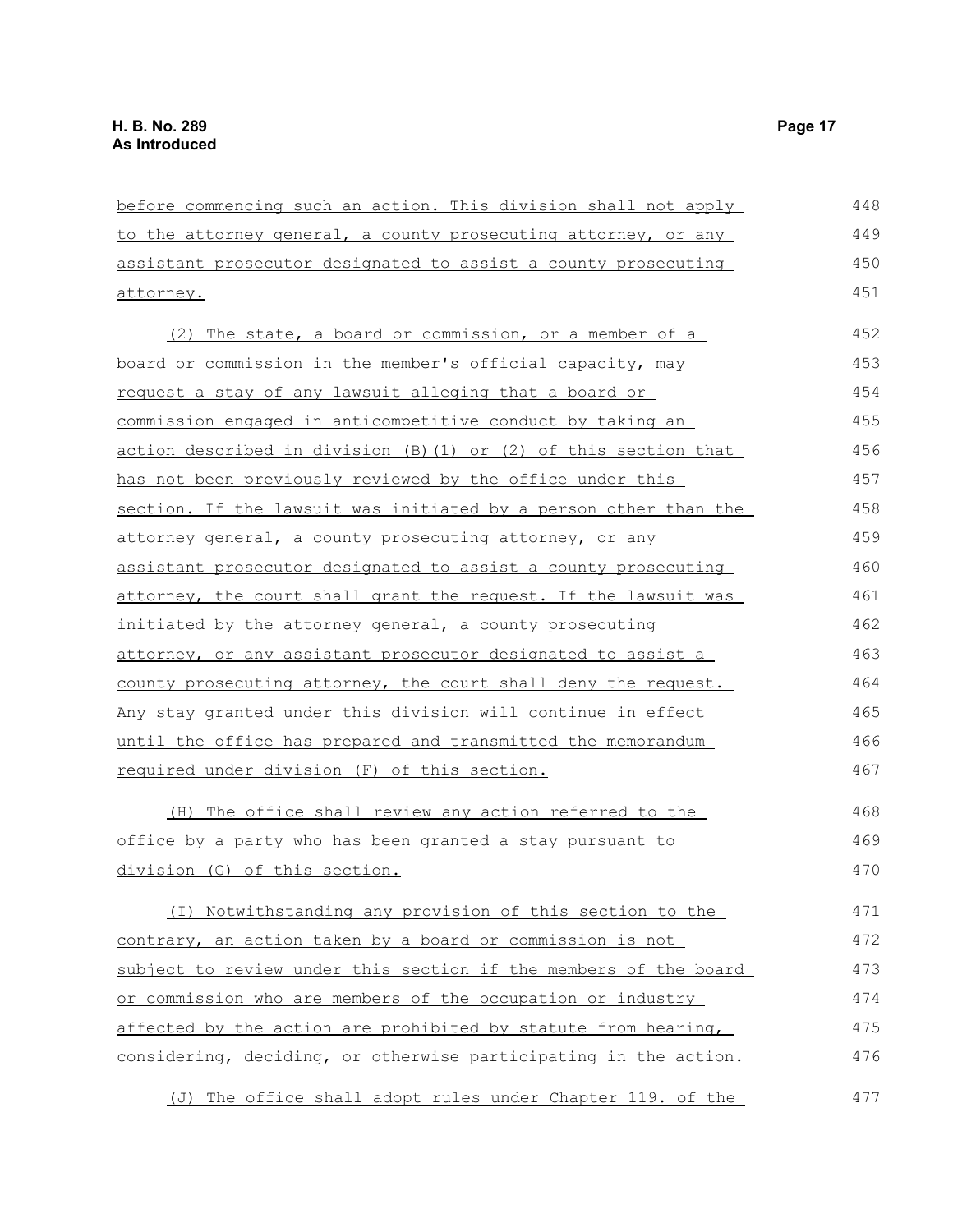| Revised Code that are necessary for the implementation and       | 478 |
|------------------------------------------------------------------|-----|
| administration of this section.                                  | 479 |
| Sec. 4798.01. (A) As used in this chapter:                       | 480 |
| "Certification" means a voluntary program in which a             | 481 |
| <u>private organization or the state grants nontransferable</u>  | 482 |
| recognition to an individual who meets personal qualifications   | 483 |
| established by the private organization or state law.            | 484 |
| "Lawful occupation" means a course of conduct, pursuit, or       | 485 |
| profession that includes the sale of goods or services that are  | 486 |
| not themselves illegal to sell irrespective of whether the       | 487 |
| individual selling the goods or services is subject to an        | 488 |
| occupational regulation.                                         | 489 |
| "Least restrictive regulation" means the public policy of        | 490 |
| relying on one of the following, listed from the least to the    | 491 |
| most restrictive, as a means of consumer protection: market      | 492 |
| competition; third-party or consumer-created ratings and         | 493 |
| reviews; private certification; specific private civil cause of  | 494 |
| action to remedy consumer harm; actions under Chapter 1345. of   | 495 |
| the Revised Code; requlation of the process of providing the     | 496 |
| specific goods or services to consumers; inspection; bonding or  | 497 |
| insurance; registration; government certification; specialty     | 498 |
| occupational license for medical reimbursement; and occupational | 499 |
| license.                                                         | 500 |
| "Occupational license" means nontransferable authorization       | 501 |
| in law that an individual must possess in order to perform a     | 502 |
| lawful occupation for compensation based on meeting personal     | 503 |
| qualifications established by statute, or by a rule authorized   | 504 |
| by statute.                                                      | 505 |
| "Occupational licensing board" means any board,                  | 506 |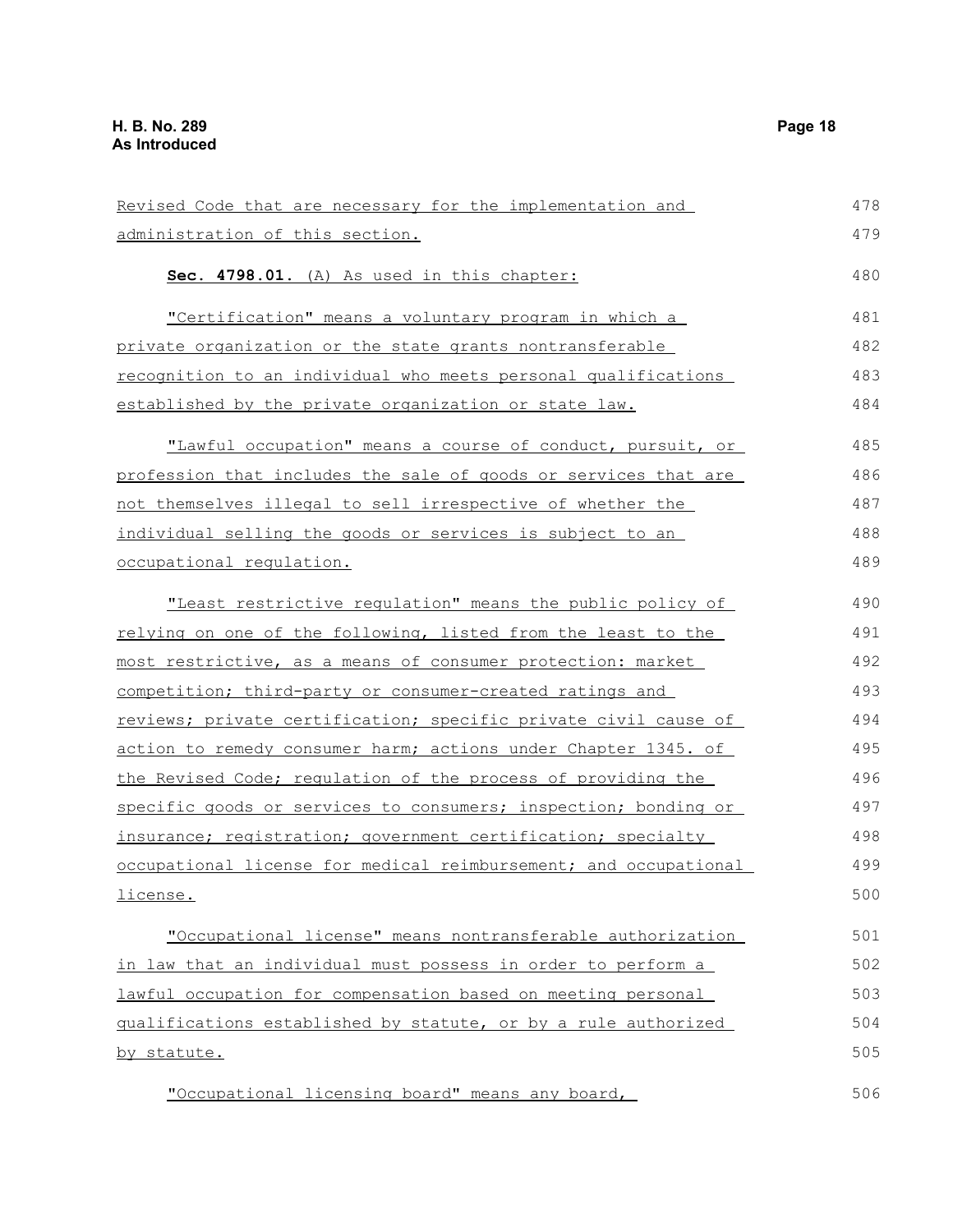| commission, committee, or council, or any other similar state    | 507 |
|------------------------------------------------------------------|-----|
| public body, and any administrative department enumerated under  | 508 |
| section 121.02 of the Revised Code, and any agency, division, or | 509 |
| office of state government, that issues an occupational license. | 510 |
| "Occupational requlation" means a statute, policy, rule,         | 511 |
| adjudication order, practice, or other state law requiring an    | 512 |
| individual to possess certain personal qualifications to use an  | 513 |
| occupational title or work in a lawful occupation. "Occupational | 514 |
| regulation" includes registration, certification, and            | 515 |
| occupational license. "Occupational regulation" excludes a       | 516 |
| business license, facility license, building permit, or zoning   | 517 |
| and land use regulation, except to the extent those laws         | 518 |
| regulate an individual's personal qualifications to perform a    | 519 |
| lawful occupation.                                               | 520 |
| "Personal qualifications" mean criteria related to an            | 521 |
| individual's personal background and characteristics including   | 522 |
| completion of an approved educational program, satisfactory      | 523 |
| performance on an examination, work experience, other evidence   | 524 |
| of attainment of requisite skills or knowledge, moral standing,  | 525 |
| criminal history, and completion of continuing education.        | 526 |
| "Registration" means a requirement to give notice to the         | 527 |
| government that may include the individual's name and address,   | 528 |
| the individual's agent for service of process, the location of   | 529 |
| the activity to be performed, and a description of the service   | 530 |
| the individual provides. "Registration" does not include         | 531 |
| personal qualifications but may require a bond or insurance.     | 532 |
| "Specialty occupational license for medical reimbursement"       | 533 |
| is a nontransferable authorization in law for an individual to   | 534 |
| gualify for payment or reimbursement from a government agency,   | 535 |
| for providing identified medical services, based on meeting      | 536 |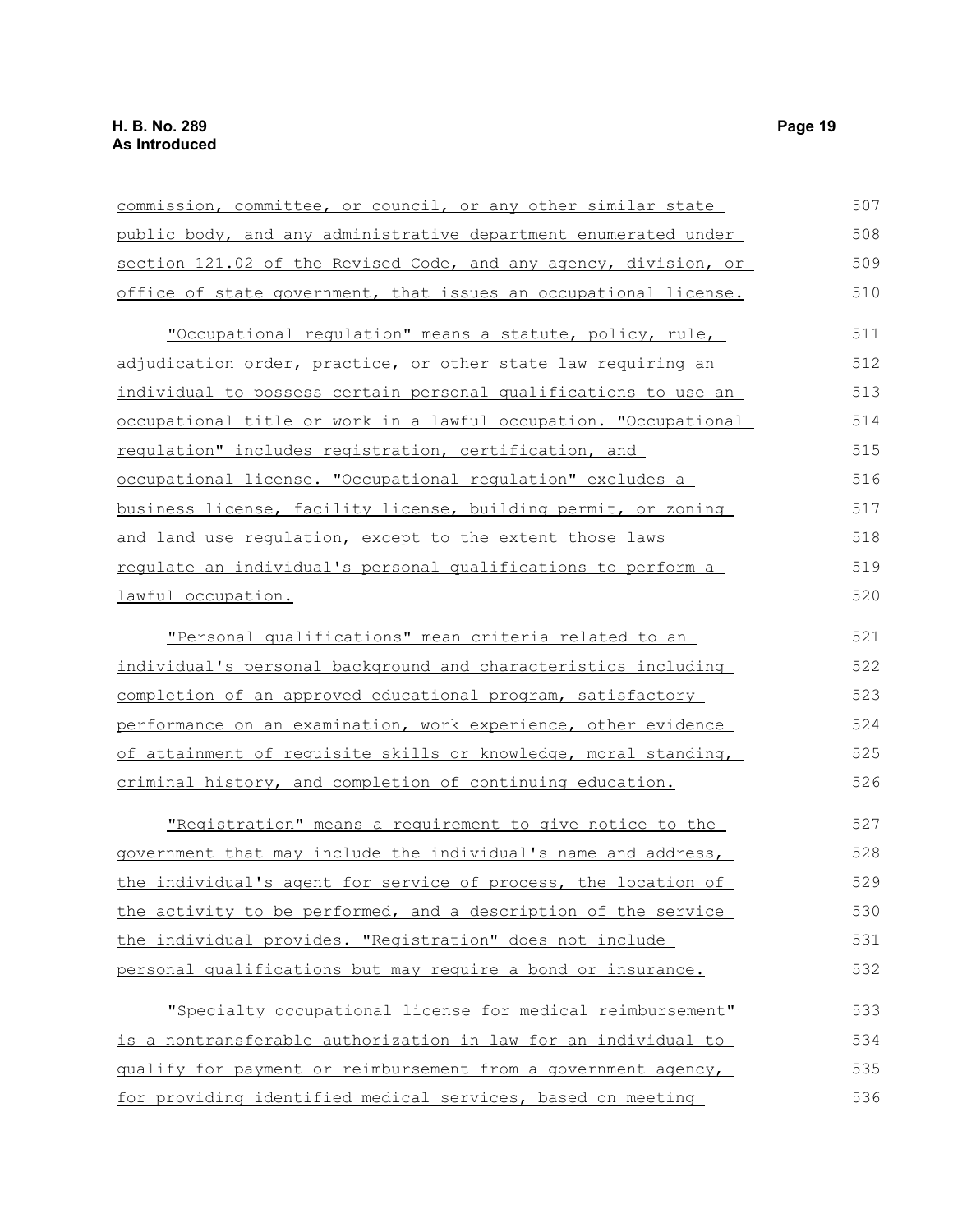personal qualifications established in law, which may be recognized by a private company. (B) For purposes of this chapter: (1) The terms "certification" and "registration" are not synonymous with "occupational license." (2) The use of the words "certification" and "certified" in other statutes to mean requiring an individual to meet certain personal qualifications to work legally shall be interpreted for the purposes of this chapter as requiring an individual to meet the requirements of an "occupational license." (3) The use of the words "registration" and "registered" in other statutes to mean requiring an individual to meet certain personal qualifications to work legally shall be interpreted for the purposes of this chapter as requiring an individual to meet the requirements of an "occupational license." **Sec. 4798.02.** With respect to occupational regulation, all of the following are the policy of the state: (A) Occupational regulations shall be construed and applied to increase economic opportunities, promote competition, and encourage innovation. (B) Where the state finds it is necessary to displace competition, the state will use the least restrictive regulation to protect consumers from present, significant, and substantiated harms that threaten public health and safety. The policy of employing the least restrictive regulation shall presume that market competition and private remedies are sufficient to protect consumers. Where needed, regulations shall 537 538 539 540 541 542 543 544 545 546 547 548 549 550 551 552 553 554 555 556 557 558 559 560 561 562 563 564 565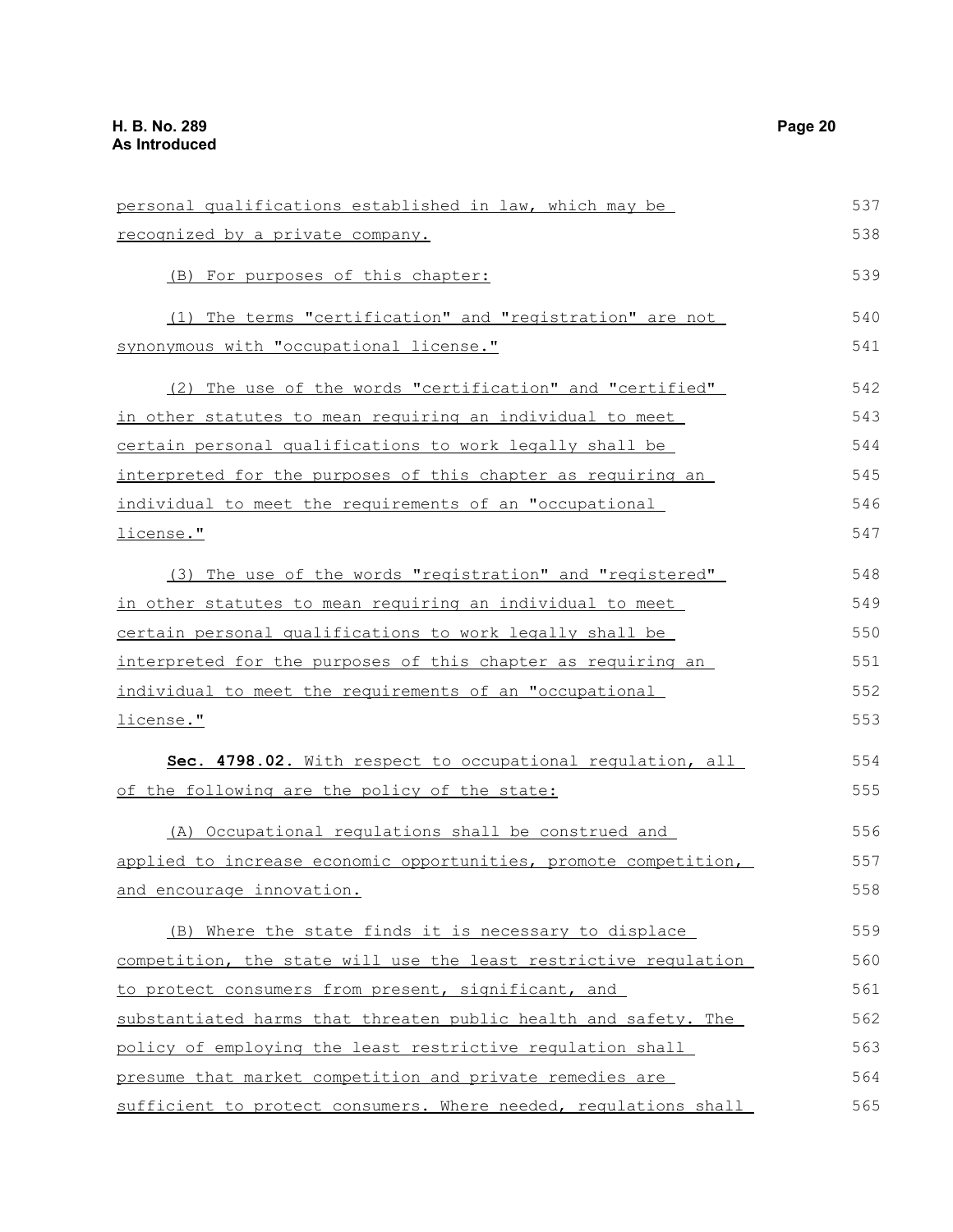| be tailored to meet the predominate identified need to protect  | 566 |
|-----------------------------------------------------------------|-----|
| consumers, as follows:                                          | 567 |
| (1) If requlations are intended to protect consumers            | 568 |
| against fraud, the appropriate state action shall be to         | 569 |
| strengthen powers under deceptive trade practices acts.         | 570 |
| (2) If regulations are intended to protect consumers            | 571 |
| against unsanitary facilities and general health and safety     | 572 |
| concerns, the appropriate state action shall be to require      | 573 |
| periodic inspections.                                           | 574 |
| (3) If requlations are intended to protect consumers            | 575 |
| against potential damages to third parties who are not party to | 576 |
| a contract between the seller and buyer, and other types of     | 577 |
| externalities, the appropriate state action shall be to require | 578 |
| bonding or insurance.                                           | 579 |
| (4) If regulations are intended to protect consumers            | 580 |
| against potential damages by transient providers, the           | 581 |
| appropriate state action shall be to require registration with  | 582 |
| the secretary of state.                                         | 583 |
| (5) If regulations are intended to protect consumers            | 584 |
| against asymmetrical information between the seller and buyer,  | 585 |
| the appropriate state action shall be to offer voluntary        | 586 |
| certification.                                                  | 587 |
| (6) If regulations are intended to facilitate governmental      | 588 |
| reimbursement for providing medical services for an emerging    | 589 |
| medical specialty, the appropriate state action shall be to     | 590 |
| require a specialty occupational license for medical            | 591 |
| reimbursement.                                                  | 592 |
| (C) An occupational regulation may be enforced against an       | 593 |
| individual only to the extent the individual sells goods and    | 594 |